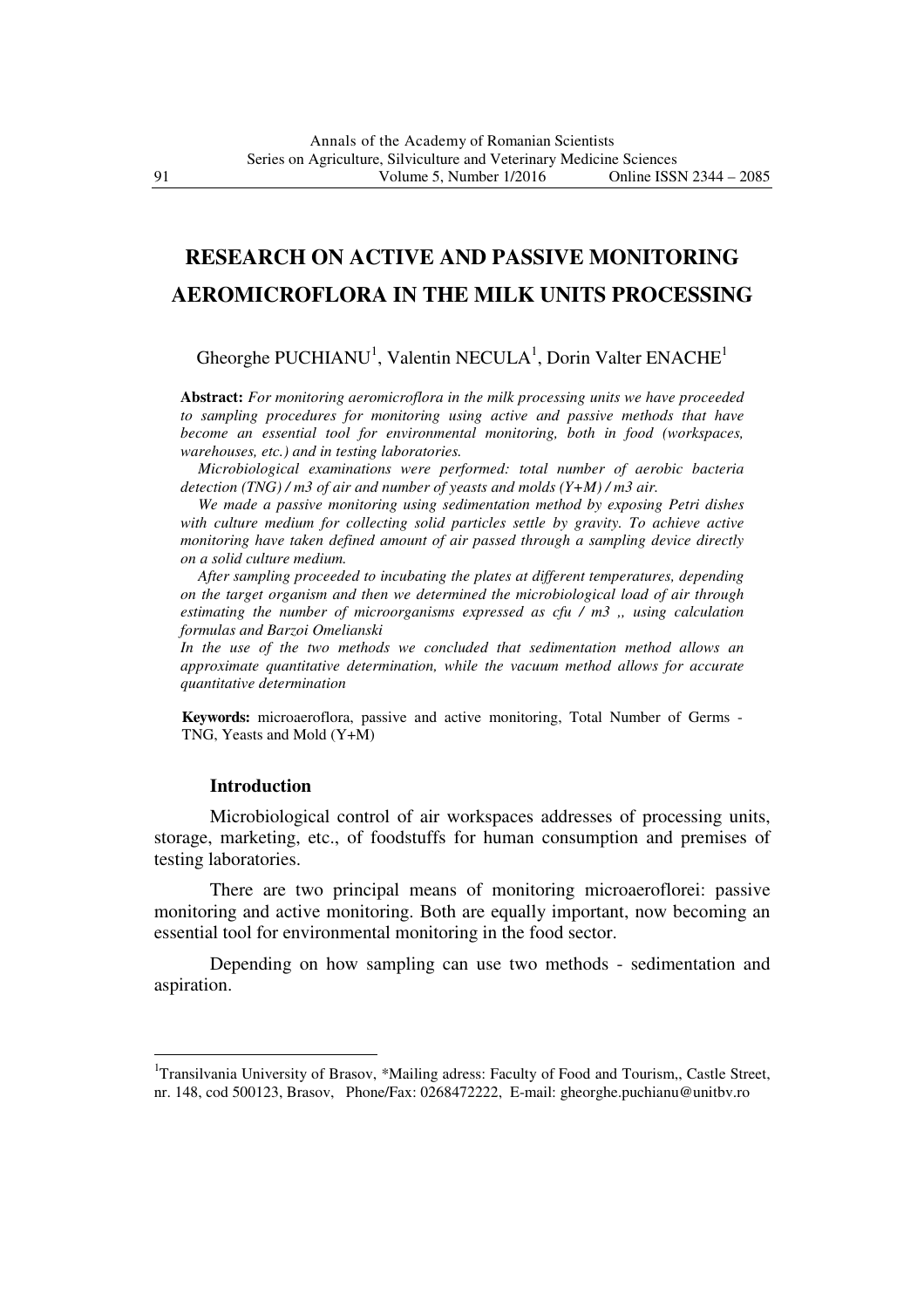Sedimentation method is suitable to detect microbial particles which are deposited passively due to the force of gravity. For passive monitoring can use two methods: sedimentation Koch, standard Polish PN 89/Z-04008/08 and sedimentation method as "microbiological methods for laboratory examination of food products of animal origin". [1]

The disadvantages of sedimentation are: the method is non-dimensional (not provide information on the volume of air that collects particles) does not allow a quantitative determination of the exact applicability of the plates is limited, it may monitor only the particulate biologically viable settle out of the air and are deposited on a surface in a given exposure time, can not detect small particles suspended in the air, are influenced by interference and contamination of other sources, agar plates can deteriorate if exposure too long, the pads can become very busy in environments heavily contaminated and data interpretation becomes difficult. [2,6]

Advantages sedimentation are the plates are inexpensive and easy to use, requires no special equipment, use more qualitative analysis microaeroflorei, the data can detect trends and provide an early warning of problems. In an environment with low risk (ex. Food production facilities), the plates can provide a suitable means of microbiological monitoring of air quality.

The method aspiration can be achieved by: impact according to ISO 16000-18 - suitable for cases where expected only low concentrations of microbial, for example. clean rooms, food production facilities, etc; filtration according to ISO 16000-16 - suitable for highly contaminated environments, the technique can cause impaction plate over filling. The method allows the use of decimal dilutions to determine the real number of microorganisms.

It is an active way, by volume (the volume of air provides information from which the particles are collected), and so allow accurate quantitative determination, requiring the use of a device that absorbs a known volume of air.

There are two types of sampling devices commercially available: the slot and the screen. The slot device, air is drawn through a narrow gap, and the particles are deposited on a rotating agar plate. The sieve devices, air is drawn through a perforated plate (sieve) with holes with known diameter and the particles deposited on an agar plate fixed underneath. There is the possibility of grouping several sites with different sizes.

For filtration method, filter membranes obtained after harvesting, are resuspended in 5 ml of saline with 0.01% polysorbate 80 (Tween), this being the initial suspension of the decimal dilutions are prepared. 0.1 ml of these dilutions is dispersed on the surface of the agar plates. [3,4,5]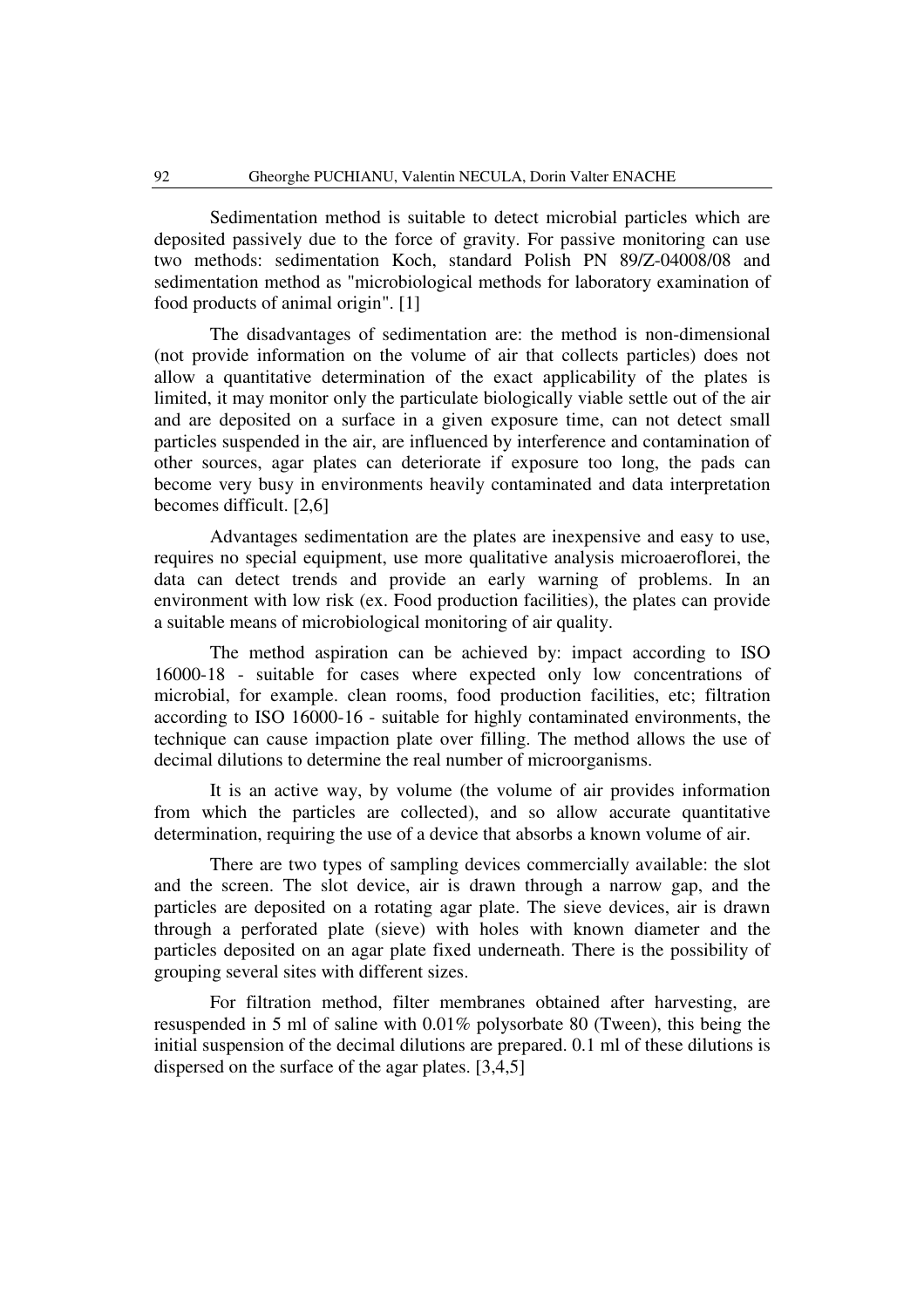Whatever the process of harvesting (by impact or by filtration), the number of germs is calculated by reporting the number of colonies developed on the culture medium surface to the volume of air. The calculation for the two methods they were carried out in accordance with ISO 16000-17. [7,8,9,10]

#### **Material and method**

 The methodology of diagnosis was performed in accordance with EN ISO 4833-1 / 2009 - Horizontal method for the enumeration of microorganisms, Part 1, Colony-count technique at 30° C and SR ISO 21527-2: 2009 Horizontal method for the enumeration of yeasts and molds, part 2, colony-count technique in products with water activity less than or equal to 0.95.

Equipment used to make the diagnosis were: oven, incubator  $(25 \pm 1^{\circ} \text{ C})$ incubator (30  $\pm$  1° C or 37  $\pm$  1° C) water bath (45  $\pm$  1° C), cabinet protection laminar flow, the colony counting equipment, pH - 0.1 meter accuracy pH unit at 25° C, using a microscope, gas burner, Petri dishes with a diameter of 90-100 mm, disposable unit for the sampling air samples;

 For effective monitoring and passive we used Petri dishes standard containing culture media (PCA and DG18), which after opening we have exhibited in spaces controlled by 2 plates with the medium for total plate count by 2 plates with medium yeasts and molds for 10 minutes.

 The plates were placed in workrooms at work surfaces in deposits - a plaque on pavement and a board height of 0.8 - 1.0 m, in order to collect sediment particles by their gravitational force. After 10 minutes the plates were covered with lids and were transported immediately to the laboratory.

 After incubating the plates at different temperatures, depending on the target organism (NTG or DM), we determined the microbiological charge air by estimating the number of organisms expressed as CFU /  $m<sup>3</sup>$ .

 To perform active monitoring have taken a defined amount of air after passing through a sampling device, the particles in the air is collected directly on a solid culture medium using devices sieve, allowing air to be pulled through a plate perforated (sieve) with hole diameter known particles are deposited on an agar plate fixed underneath. After harvesting the plates were identified from the sampling site, packaged, sealed and shipped under refrigeration (2-4°C) to the laboratory, where have been incubated immediately upon arrival.

 If yeasts and molds we proceeded to identify yeasts and molds. Their colonies or smear preparations we made and we examined under a microscope with 40 x objective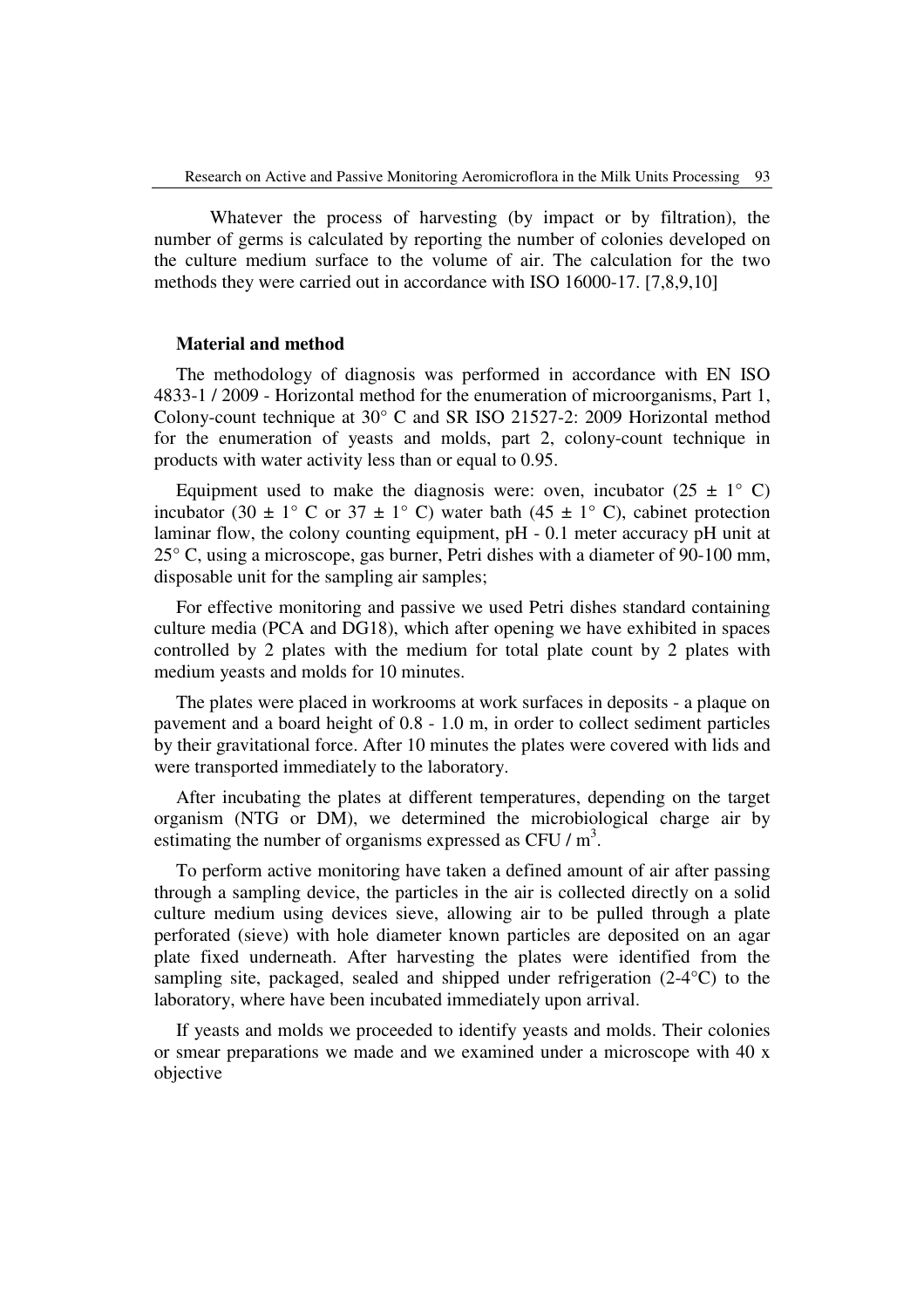### **Results and discussions**

 Samples were taken from different workspaces two milk processing units in the county of Brasov. The total number of samples collected was 183, of which 114 were obtained by using the sedimentation method, and 69 the suction method.

 The 114 samples collected by sedimentation technique, were taken from the following workspaces: (Table. 1 and Chart no. 1)

|      | Table. 1.     |                                         | The number of samples examined by sedimentation method |                |            |         |         |  |  |  |  |  |  |  |
|------|---------------|-----------------------------------------|--------------------------------------------------------|----------------|------------|---------|---------|--|--|--|--|--|--|--|
| Nr.  | Name<br>of    | Total                                   | Space name                                             |                |            |         |         |  |  |  |  |  |  |  |
| Crt. | establishment | samples<br>Raw<br>material<br>reception |                                                        | Pasteurization | Processing | Packing | Storage |  |  |  |  |  |  |  |
| -1.  | A             | 71                                      | 14                                                     | 11             | 16         | 15      | 15      |  |  |  |  |  |  |  |
| 2.   | B             | 43                                      | 9                                                      | -              | 10         | 13      | 11      |  |  |  |  |  |  |  |
|      | Total         | 114                                     | 23                                                     |                | 26         | 28      | 26      |  |  |  |  |  |  |  |

Chart no. 1. The number of samples examined by sedimentation method



 For taking air sampling we used standard Petri plates containing culture media - TNG PCA and DG18 to  $Y + M$ . The culture media were prepared as described and were then cast in Petri dishes having a diameter of 9 cm. Subsequently Petri dishes in number 4 (2 TNG and 2 to  $Y + M$ ), were positioned in such spaces in table. 1 over an area of 1m2 on the floor and other surfaces located at different heights in relation to the (1 - 2m) for 15 minutes.

After this contact, the Petri dishes were covered and immediately transported to the laboratory where they were incubated at  $37 \degree$  C in the case of NTG and 25  $\degree$  C for the Y + M. The incubation period was 72 hours in TNG and 4-5 days for  $Y + M$  after incubation culture media were examined to identify potential colonies developed. (Fig. 1,2,3,4,5,6).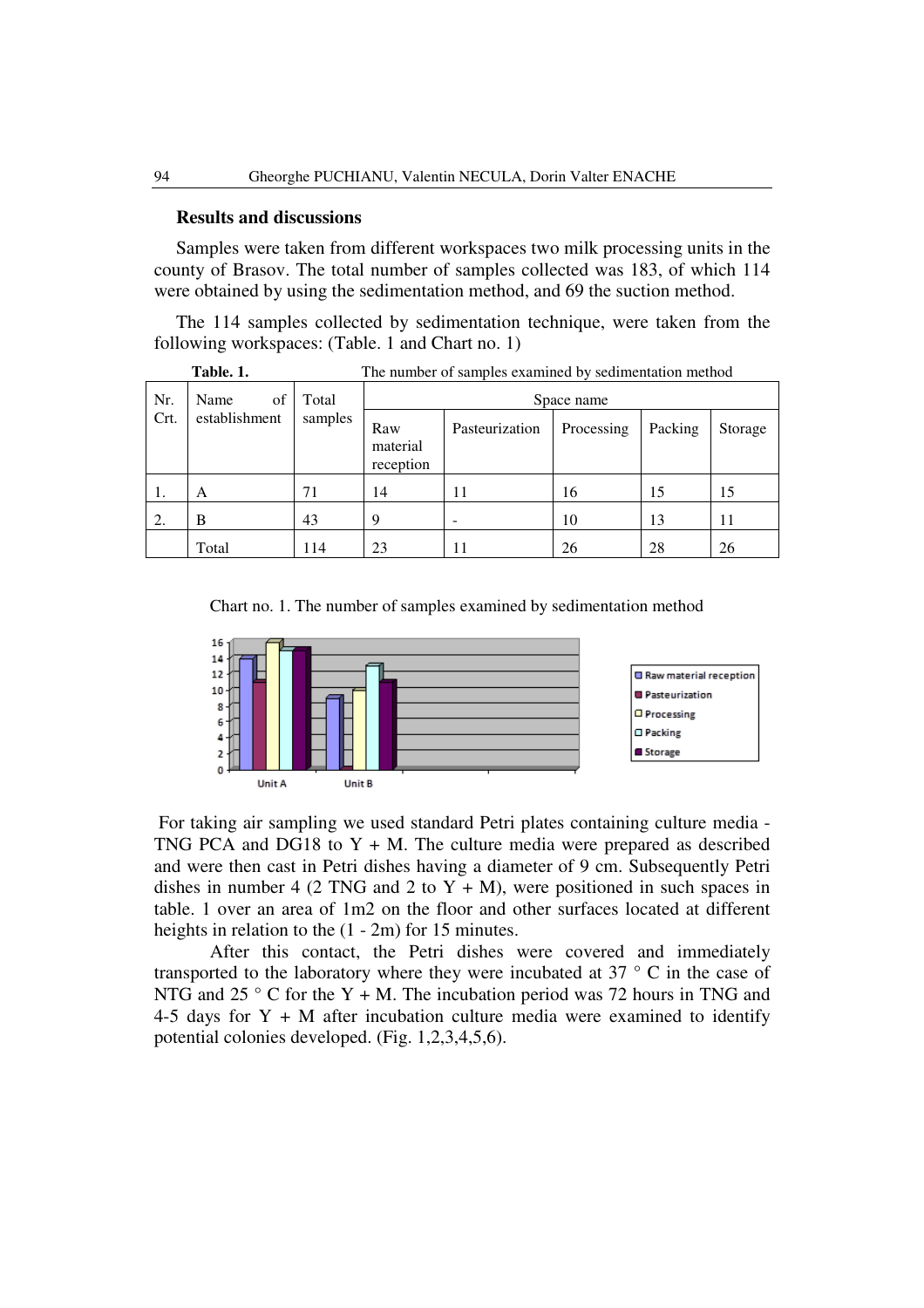



Fig. nr 1. Petri dishes with PCA medium – TNG Fig. nr 2. Petri dishes with PCA medium - TNG (non-compliant samples) (compliant samples)



Fig. nr 3. Petri dishes with PCA medium - TNG Fig. nr 4. Petri dishes with PCA medium - TNG



n-compliant samples) (compliant samples)



Fig. nr. 5. Petri dishes with DG 18 medium -  $Y + M$  Fig. nr. 6. Petri dishes with DG 18 medium -  $Y + M$ 



(compliant sample) (non-compliant sample)

Depending on the target organism (TNG or Y+M), we determined the microbiological load by estimating the number of microorganisms air expressed as CFU /  $m^3$ .

For the calculation we used comparative three formulas: Polish standard PN 89 / Z-04008/08 Omelianski formula and method Barzoi as follows: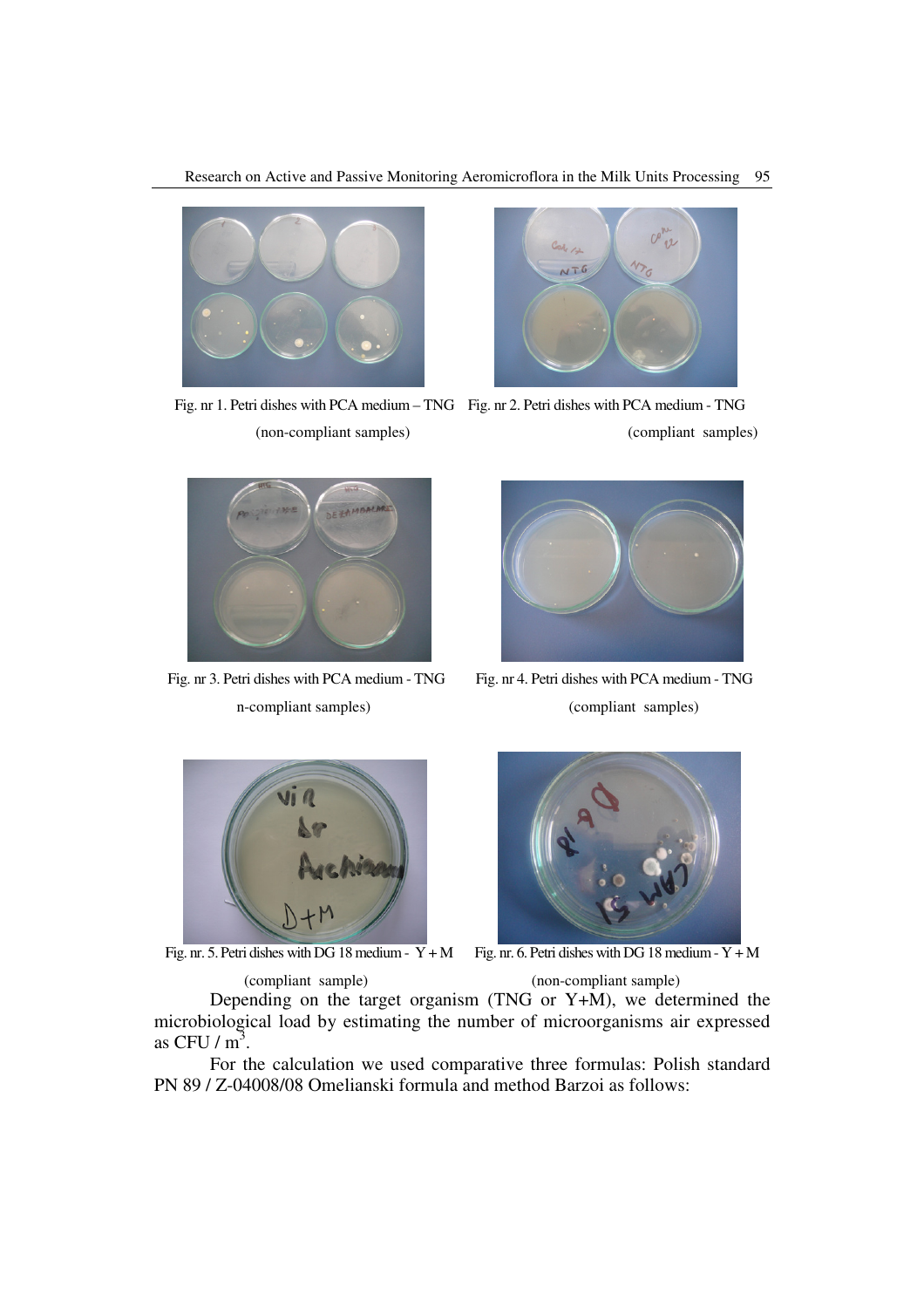1. According to the Polish standard PN 89 / Z-04008/08: **CFU/m<sup>3</sup>**  $\text{aer} = \text{a} \cdot 10.000 / \text{p} \cdot \text{t} \cdot 0.2$ 

where:

a = number of colonies in the Petri dish

 $p = \text{area in cm}^2$  Petri plate (for a diameter of 9 cm, S = 3.14 x R 2 = 63.5 cm<sup>2</sup>)  $t =$  exposure time of the Petri plate

2 According to the formula Omelianski

……………………………………………………..

where:

a = number of colonies in the Petri dish

 $p = \text{area in cm}^2$  Petri plate (for a diameter of 9 cm, S = 3.14 x R 2 = 63.5 cm<sup>2</sup>

**CFU/m<sup>3</sup> aer = N x 10.000 / S x K** 

where:

 $N =$  the number of colonies in the Petri dish S = surface area in cm<sup>2</sup> Petri plate (for a diameter of 9 cm, S = 3.14 x R<sup>2</sup> = 63.5 cm<sup>2</sup>) K = coefficient exposure time (factor) (5 minutes = 1,  $10 = 2$  min,  $15$  min = 3)

3. According to the method Barzoi

$$
CFU/m^3 air = n \times 50
$$

where:

n = the average number of colonies on the two Petri dishes For this method uses two Petri dishes with a diameter of 10 cm, exposed for 10 minutes

| <b>Calcuation method</b>         | Formula                                                         |
|----------------------------------|-----------------------------------------------------------------|
| Polish standard PN 89/Z-04008/08 | CFU/m <sup>3</sup> air = $a \cdot 10.000 / p \cdot t \cdot 0.2$ |
| Omelianski formula               | $CFU/m^3$ air = N x 10.000 / S x K                              |
| Bărzoi method                    | $CFU/m3$ air = n x 50                                           |

 Taking in considering the number ufc developed on the surface of media culture plates used for sedimentation of micro-organisms and comparing them to the maximum permitted levels set in the procedure National Sanitary Veterinary Authority on sampling we considered inconsistent all samples were above 600 cfu / m3 in the case TNG and 300 cfu /  $m^3$  for Y + M. For the calculation we used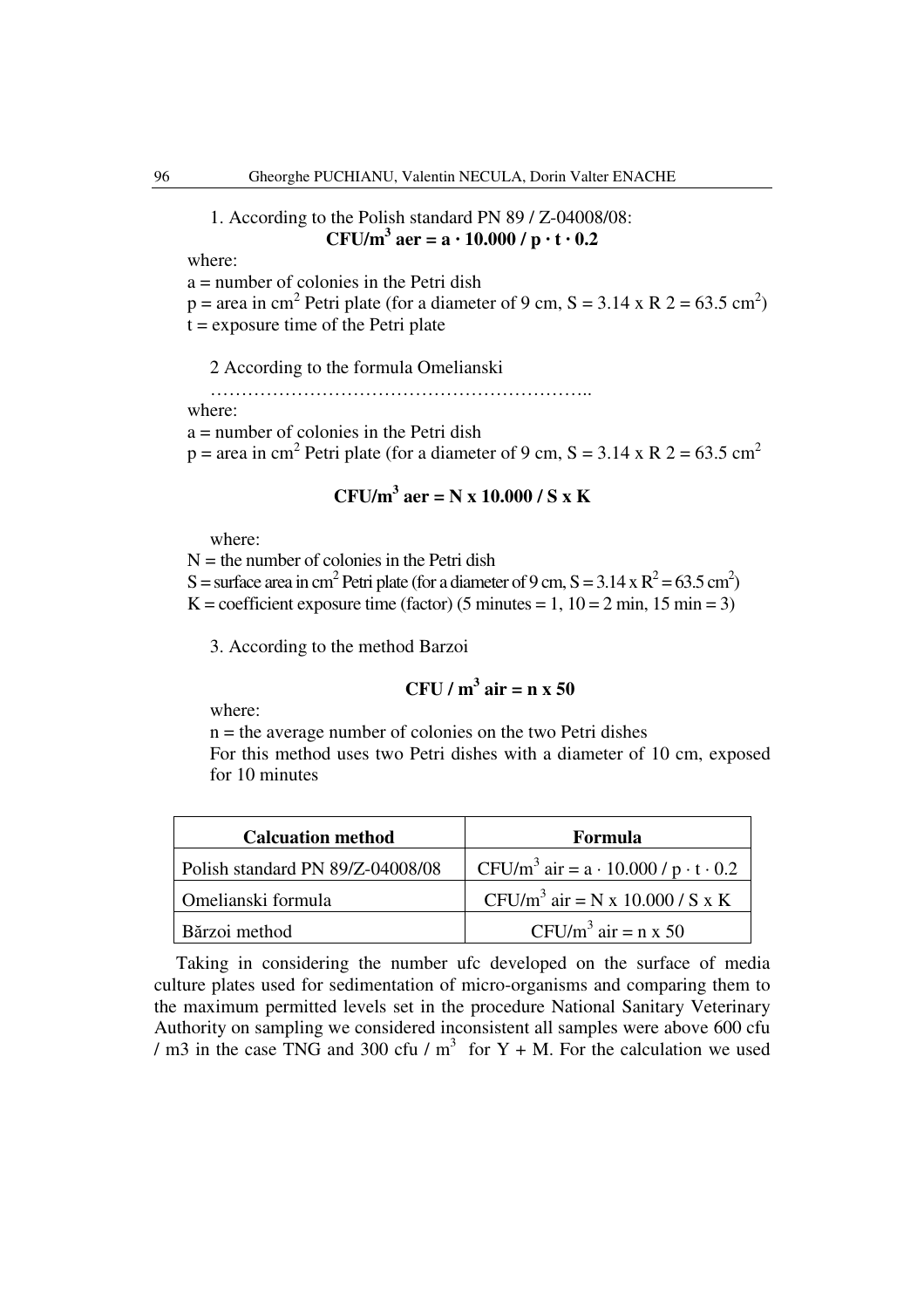standard formulas provided in Polish and Omelianski formula (Table no. 2 and chart no. 2 and 3)

| Name of           |     | Total samples |    |               | Space name                   |    |                |                          |                          |                          |    |    |         |    |    |         |    |                          |                          |
|-------------------|-----|---------------|----|---------------|------------------------------|----|----------------|--------------------------|--------------------------|--------------------------|----|----|---------|----|----|---------|----|--------------------------|--------------------------|
| establish<br>ment |     |               |    |               | Raw<br>material<br>reception |    | Pasteurization |                          |                          | Processing               |    |    | Packing |    |    | Storage |    |                          |                          |
|                   |     | C             | N  |               | C                            | N  |                | C                        | N                        |                          | C  | N  |         | C  | N  |         | C  | N                        |                          |
|                   |     |               | No | $\frac{0}{0}$ | No                           | No | $\%$           | No                       | No                       | $\frac{0}{0}$            | No | No | $\%$    | No | No | $\%$    | No | No                       | $\%$                     |
| A                 | 71  | 66            | 5  | 8             | 12                           | 2  | 14             | 11                       | $\overline{\phantom{0}}$ | $\overline{\phantom{0}}$ | 15 |    | 6       | 13 | 2  | 13      | 15 | $\overline{\phantom{0}}$ | $\overline{\phantom{0}}$ |
| B                 | 43  | 41            | 2  | 5             | 8                            |    | 11             | $\overline{\phantom{0}}$ | -                        | -                        | 10 | ۰  | -       | 12 |    | 8       | 11 |                          | $\overline{\phantom{0}}$ |
| Total             | 114 | 106           |    | 6             | 20                           | 3  | 13             | 11                       |                          |                          | 25 |    |         | 25 | 3  | 11      | 26 |                          | -                        |

**Table. 2**. Number of samples compliant and non-compliant

 $C =$  compliant

 $N = non$  - compliant

Chart no. 2. Probe compliant and non-compliant - Unit A



Chart no. 3. Probe compliant and non-compliant - Unit B



Regarding on the three formulas accepted and used it is noted that the results are identical for standard formula Polish and Omelianski and differ slightly from the results obtained after applying the formula Barzoi.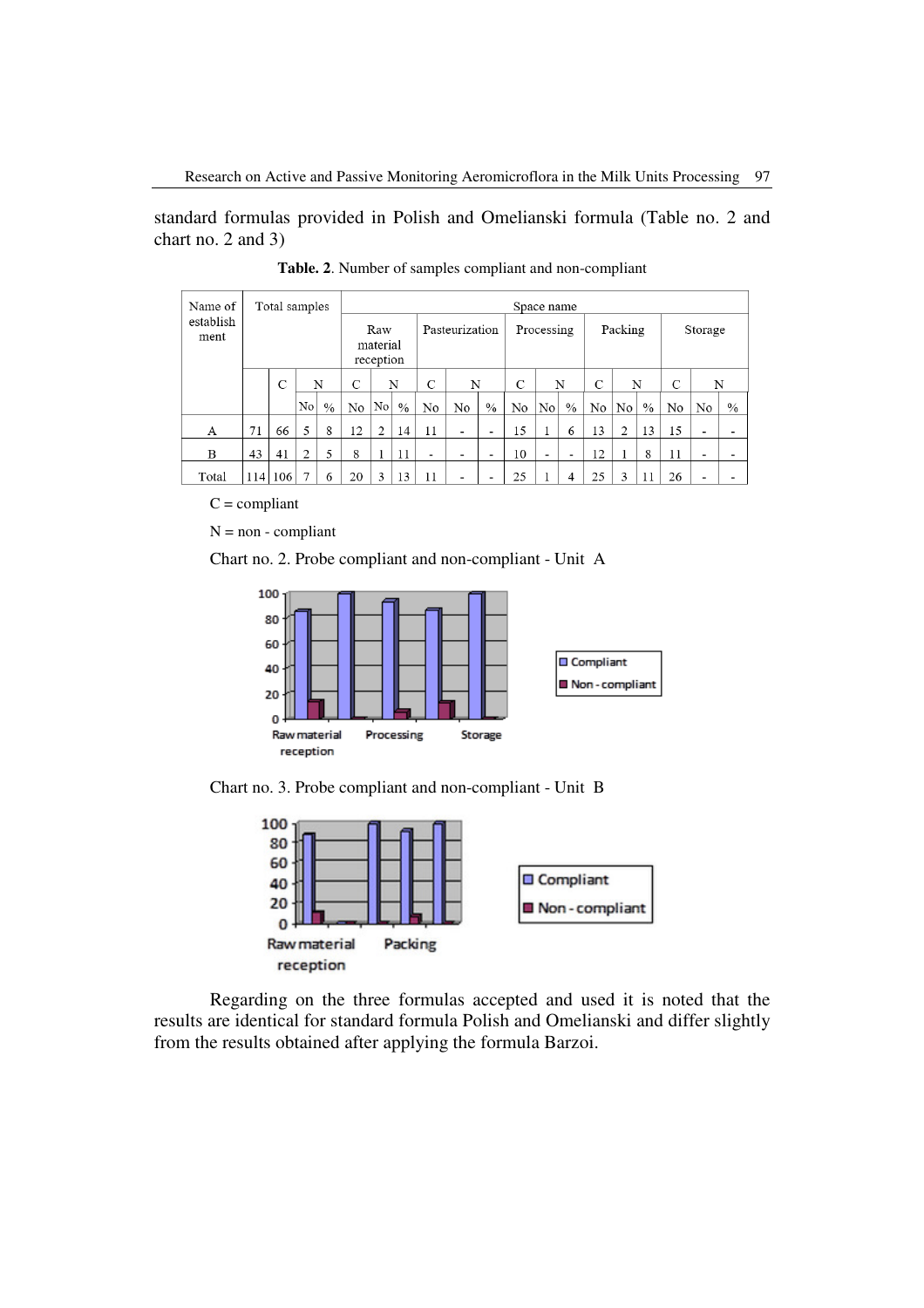Thus, if two petri dishes and placed on the surface of the culture medium from each plate is developed two cfu, yielding an average of 2 colonies, the results achieved by the three formulas are as follows:

| Polisch standard                                    | Omelianski formula                     | Bărzoi method       |  |  |  |  |
|-----------------------------------------------------|----------------------------------------|---------------------|--|--|--|--|
| $2 \times 10.000/63, 5 \times 15 \times 0, 2 = 105$ | $2 \times 10.000/63, 5 \times 3 = 105$ | $2 \times 50 = 100$ |  |  |  |  |

Result that TNG are consistent when the culture medium on the surface of the 2 plates develops an average exceeding 11 cfu (12 cfu results being true).

If Y + M, if we refer to the maximum possible limit of 300 cfu /  $m<sup>3</sup>$ , the results are in line when the surface of the culture medium of the 2 plates develops an average of more than 5 cfu (from 6 cfu results being true) .

Using aspiration method it was collected 70 samples from the same number space of the processing units A and B of milk from which samples were taken and the sedimentation method, as follows: (Table no. 3)

|      | Table 3.      |                                         | The number of samples by aspiration method |                |            |         |         |  |  |  |  |  |  |  |
|------|---------------|-----------------------------------------|--------------------------------------------|----------------|------------|---------|---------|--|--|--|--|--|--|--|
| Nr.  | Name<br>of    | Total                                   | Space name                                 |                |            |         |         |  |  |  |  |  |  |  |
| Crt. | establishment | samples<br>Raw<br>material<br>reception |                                            | Pasteurization | Processing | Packing | Storage |  |  |  |  |  |  |  |
| 1.   | А             | 35                                      |                                            |                |            |         | 8       |  |  |  |  |  |  |  |
| 2.   | B             | 35                                      | Q                                          |                | O          | 10      |         |  |  |  |  |  |  |  |
|      | Total         | 70                                      | $\overline{17}$                            |                | 13         |         | 15      |  |  |  |  |  |  |  |

To perform active monitoring we have taken a defined amount of air that is 100 liters  $(0.1 \text{ m}^3)$  using a device that allows the collection of airborne particles directly on a culture medium - DG 18 using mesh devices that allow air to is drawn through a perforated plate (sieve) with holes with known diameter and the particles deposited on an agar plate fixed underneath. (Fig. no. 7 and 8)





Fig. no. 7 and 8. Air sample equipment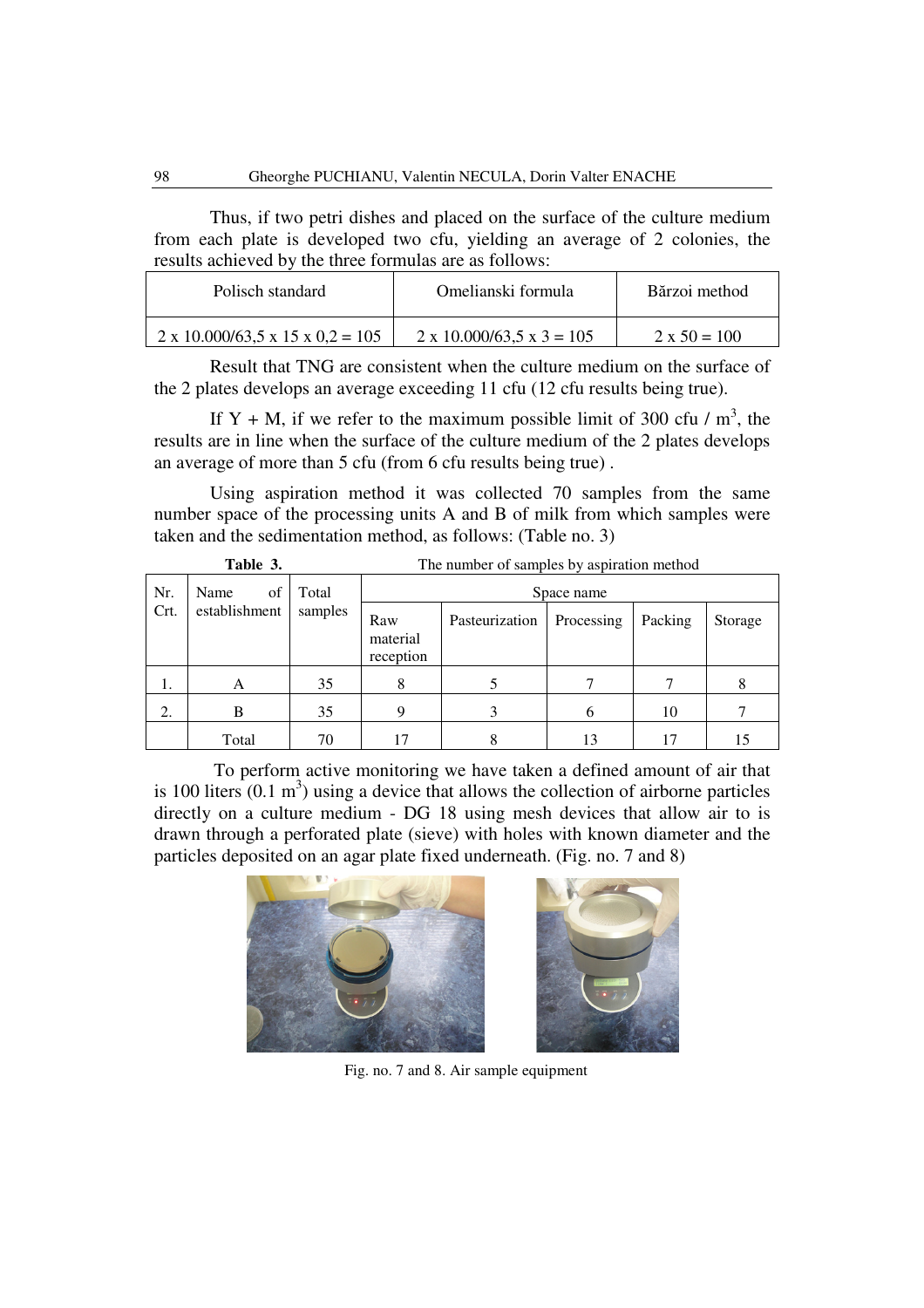After harvesting, the plates were identified, packed, sealed and transported to the laboratory where they were incubated immediately after arrival at  $37 \degree$  C in the case of TNG and 25  $\degree$  C for the Y + M. The incubation period was 72 hours in TNG and 4-5 days for  $D + M$  after incubation culture media were examined to identify potential colonies developed. (Fig. No. 9, 10, 11 and12).





 Fig. no.11. Petri dishes with DG 18 medium Fig. no.12. Petri dishes with DG 18 (non - compliant sample) (non-compliant sample)



 Fig. no.9. Petri dishes with PCA medium Fig. no.10. Petri dishes with PCA medium (compliant sample) (non-compliant sample)



The number of bacteria was calculated by reporting the number of colonies developed on the culture medium surface to the volume of air. The calculation for the two methods set out in ISO 16000-17. "The air inside. Part 17: Detection and enumeration of molds - based method cultivation. "Pct. 7.6.2 - impact method

- for each sample is analyzed in parallel two different volumes of air
- (ex. 1  $m<sup>3</sup>$  and 2 m<sup>3</sup>), thus requiring four Petri dishes to sample.
- concentration, expressed as CFU  $\overline{I}$  m<sup>3</sup> air, is calculated by formula:

$$
CI = nufc / VI
$$

where:

**.** 

nufc = total number of colonies on Petri dishes

VI = total sample volume in cubic meters.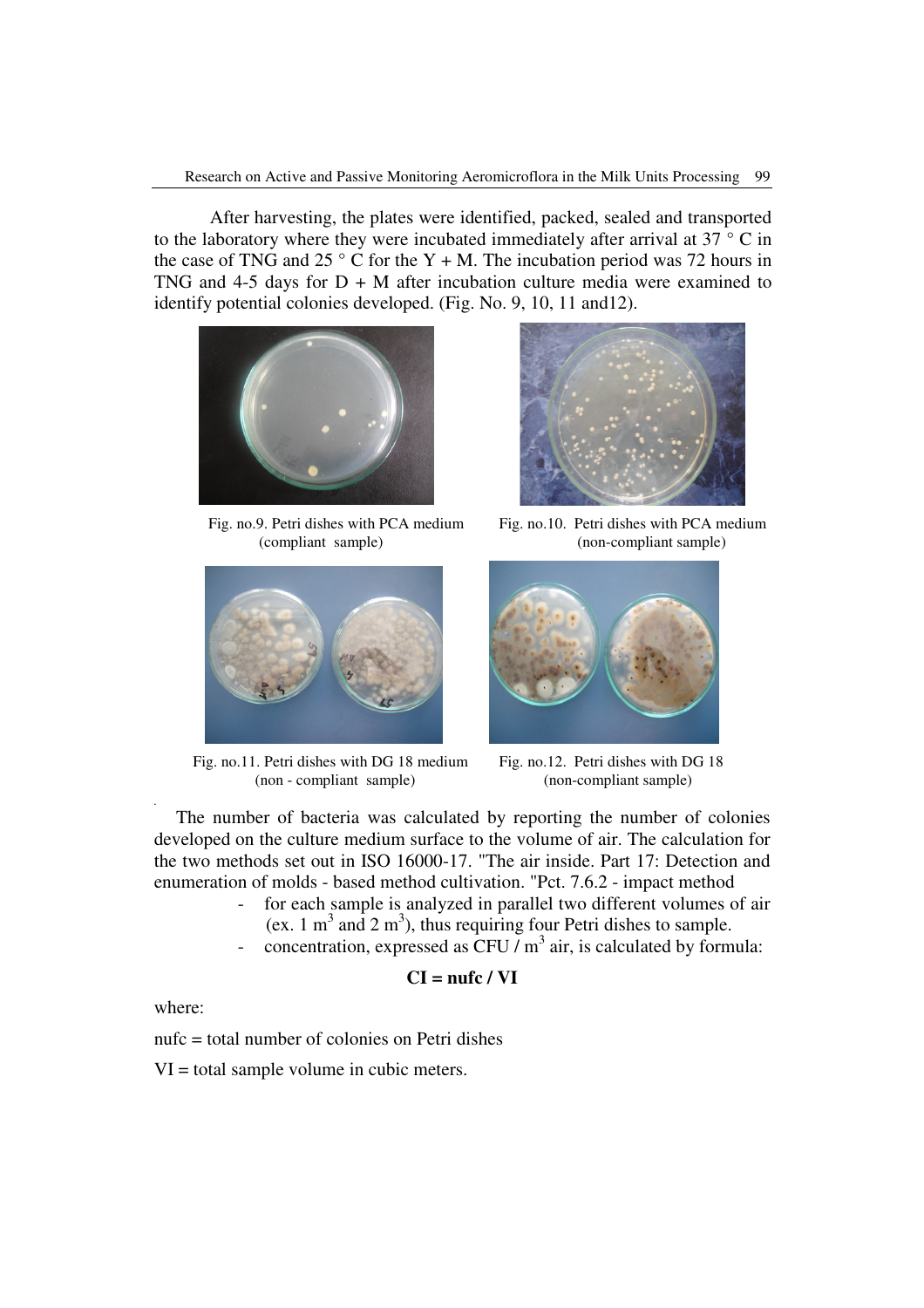Example:

 On the DG18 medium, a sample is analyzed for two different air volume of 100 liters and 200 liters. The counts were obtained the following results: Sample volume of 100 liters  $(0.1 \text{ m}^3)$  - shoulder cfu was developed colonies on the plate 21 1:19 colonies in the plate 2 and the sample volume of 200 liters  $(0.2 \text{ m}^3)$  - the number of cfu was 34 în plate no. 3 and 39 in plate no. 4.

 $C_1 = n_{\text{ufc}} / V_1 = 40/0.2 = 200 = 2.0 \times 10^2$  $n_{\text{ufc}} = 21 + 19 + 34 + 39 = 113$  $V_1 = 0,1+0,1+0,2+0,2 = 0,6$  $C_I = n_{\text{ufc}} / V_I = 113/0, 6 = 188 = 1.9 \times 10^2$ 

Taking in consideration the number ufc developed on the surface of media culture plates used for active monitoring and comparing them to the maximum permitted levels set in the procedure of National Sanitary Veterinary and Food Safety Authority on sampling we considered inconsistent all samples were above 600 cfu /  $m^3$  in the case NTG and 300 cfu /  $m^3$  for Y + M. (Table. 4)

| Table 2. |  | Number of samples compliant and non-compliant |
|----------|--|-----------------------------------------------|
|          |  |                                               |

| Name of           | Total samples |           |                |               | Space name                   |                |      |                          |    |               |            |              |               |         |                |      |         |    |               |
|-------------------|---------------|-----------|----------------|---------------|------------------------------|----------------|------|--------------------------|----|---------------|------------|--------------|---------------|---------|----------------|------|---------|----|---------------|
| establish<br>ment |               |           |                |               | Raw<br>material<br>reception |                |      | Pasteurization           |    |               | Processing |              |               | Packing |                |      | Storage |    |               |
|                   |               | C         |                | N             | C<br>N                       |                | C    | N                        |    | C             | N          |              | C             | N       |                | C    | N       |    |               |
|                   |               |           | No             | $\frac{0}{0}$ | No                           | No             | $\%$ | No                       | No | $\frac{0}{0}$ | No         | No           | $\frac{0}{0}$ | No      | No             | $\%$ | No      | No | $\frac{0}{0}$ |
| A                 | 71            | 66        | 5              | 8             | 12                           | $\overline{2}$ | 14   | 11                       | -  |               | 15         | $\mathbf{I}$ | 6             | 13      | $\overline{2}$ | 13   | 15      |    | -             |
| B                 | 43            | 41        | $\overline{2}$ | 5             | 8                            |                | 11   | $\overline{\phantom{a}}$ | ۰  |               | 10         | ۰            | ۰             | 12      |                | 8    | 11      | ۰  | ۰             |
| Total             |               | 114   106 |                | 6             | 20                           | 3              | 13   | 11                       |    |               | 25         |              | 4             | 25      | 3              |      | 26      |    |               |

Chart no. 4. compliant and non-compliant samples - Unit A

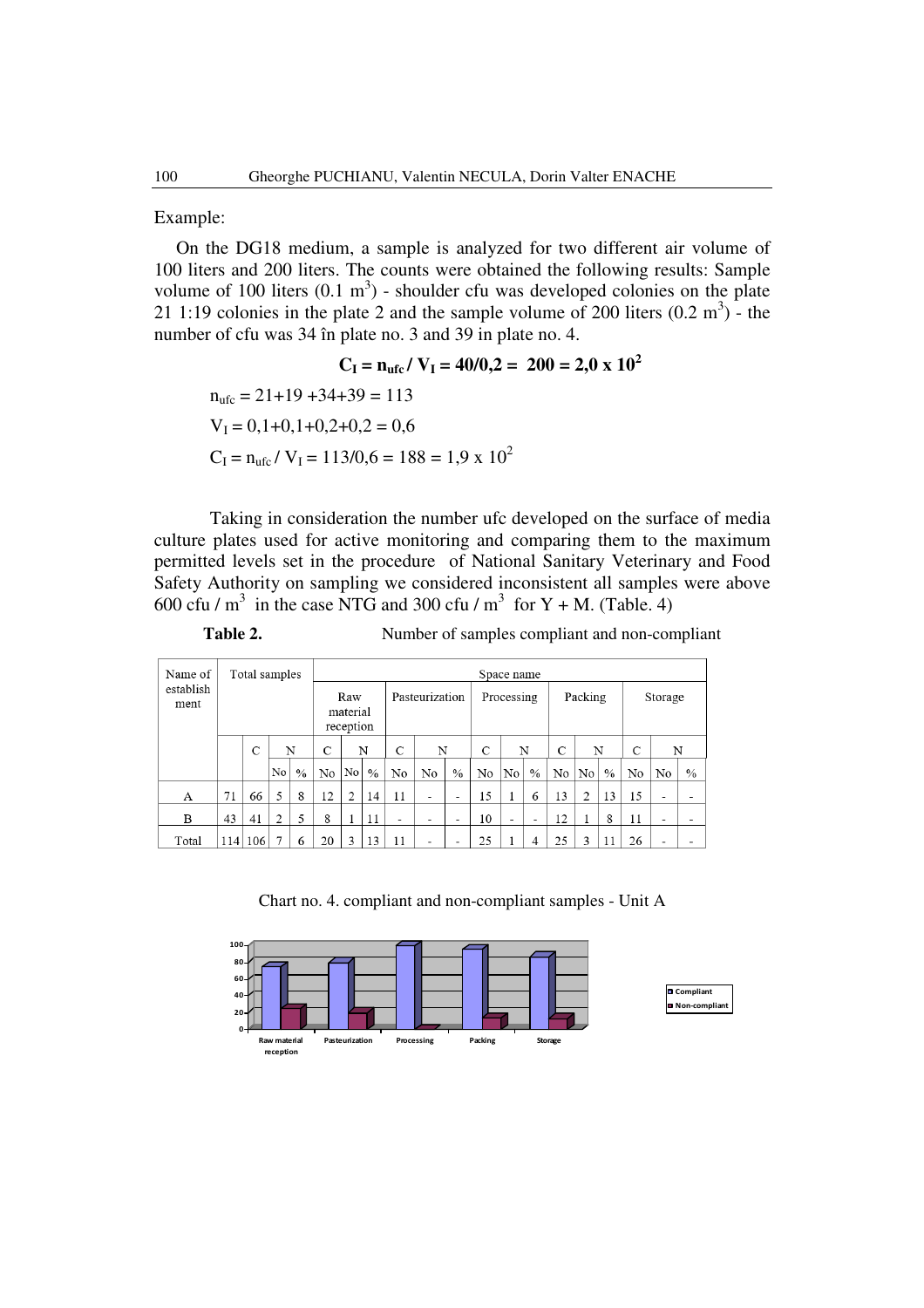Chart no. 4. compliant and non-compliant samples - Unit B



Comparing the number of cfu that develops on the surface of media on air samples by sedimentation method and the air sample taken through active monitoring that when TNG value 12 cfu /  $m<sup>3</sup>$  corresponds to a total of 360 cfu / m<sup>3</sup> which develops on the surface of the culture medium of the four petri dishes and in the case of  $D + M$ , a value of 6 cfu / m<sup>3</sup> corresponds to an average of 180 cfu /  $m<sup>3</sup>$  which develops on the surface of the culture medium of 2 Petri dishes. Values greater than these, representing noncompliance, while the volume of the sample taken from monitoring active is 100 liters and 200 liters  $(0.1 \text{ m}^3)$  and  $(0.1 \text{ m})$  $\mathrm{m}^3$ )

For this reason, we believe that if the formula for calculating sedimentation, should be amended, taking as a basis for calculating the maximum permissible correspondence value cfu of passive monitoring to active monitoring of the maximum permissible value.

In case of TNG:

 $CFU/m^3$  aer = 12 x 50 = 600  $C_I = n_{\text{ufc}} / V_I = 360/0, 6 = 600$ 

In case of Y+M

**CFU/m<sup>3</sup> aer = 6 x 50 = 600 CI = nufc / VI = 180/0,6 = 300** 

Thus we intend to apply the following formula, which allows for the passive monitoring results more similar to active monitoring. Practical we apply Barzoi method a correction factor, 1.67, so if TNG as such and  $Y + M$ , which is the result of dividing the maximum allowable maximum number of cfu may develop on the surface of the four culture media that was They've taken defined amount of air, above which the sample is classed as non-compliant.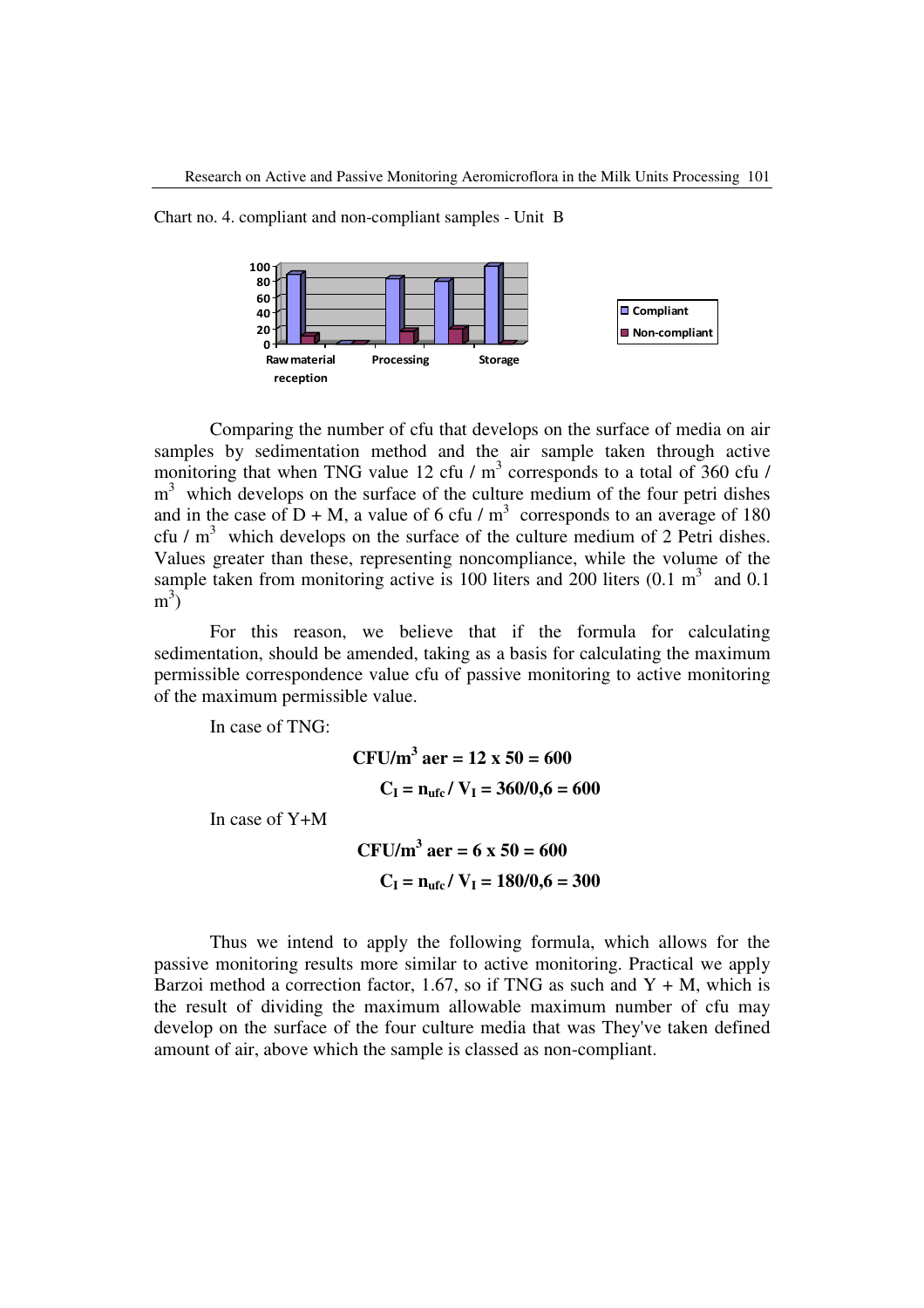**UFC/m<sup>3</sup> aer = n x Vmp/12 x Vma/360** 

where:

 $n =$  the average colonies developed on the culture medium inside surface of the second

Petri plates (cfu)

Vms = maximum allowable passive monitoring (cfu)

Vms = maximum allowable amount of active monitoring (cfu)

Example:

On the environment have been developed ATP 6 and 8 cfu, so an average of 7 cfu. What is the microbiological load of  $1m<sup>3</sup>$  air.

1. Method Bărzoi

UFC/m<sup>3</sup> aer = 
$$
7 \times 50 = 350
$$

2. The calculation method proposed by us

CFU/m<sup>3</sup> aer = 7 x 600/12 x 600/360 = 7 x 50 x 1,67=584,5

It follows that the following formula proposed by us, a result inconsistent is when the surface of media number ufc is  $> 7$  in the case of TNG and  $> 3$  when Y + M, unlike the Barzoi method which is bringing non-compliant results when ufc number is  $> 12$  in the case of TNG and  $> 6$  if  $Y + M$ 

## **Conclusions**

(1) Monitoring passive identified a number of 6% non-compliant samples, while active monitoring 13% of the samples, while the air samples were collected from the same units and workspaces;

(2) Both methods detected microbiological air cargo highest in the same premises and reception areas namely raw material, 13% non-compliant samples for passive monitoring and 18% of the samples for active monitoring. And the other areas there is a correlation approximate, always with the predominance of non-compliant samples for air sampling defined in quantitative terms;